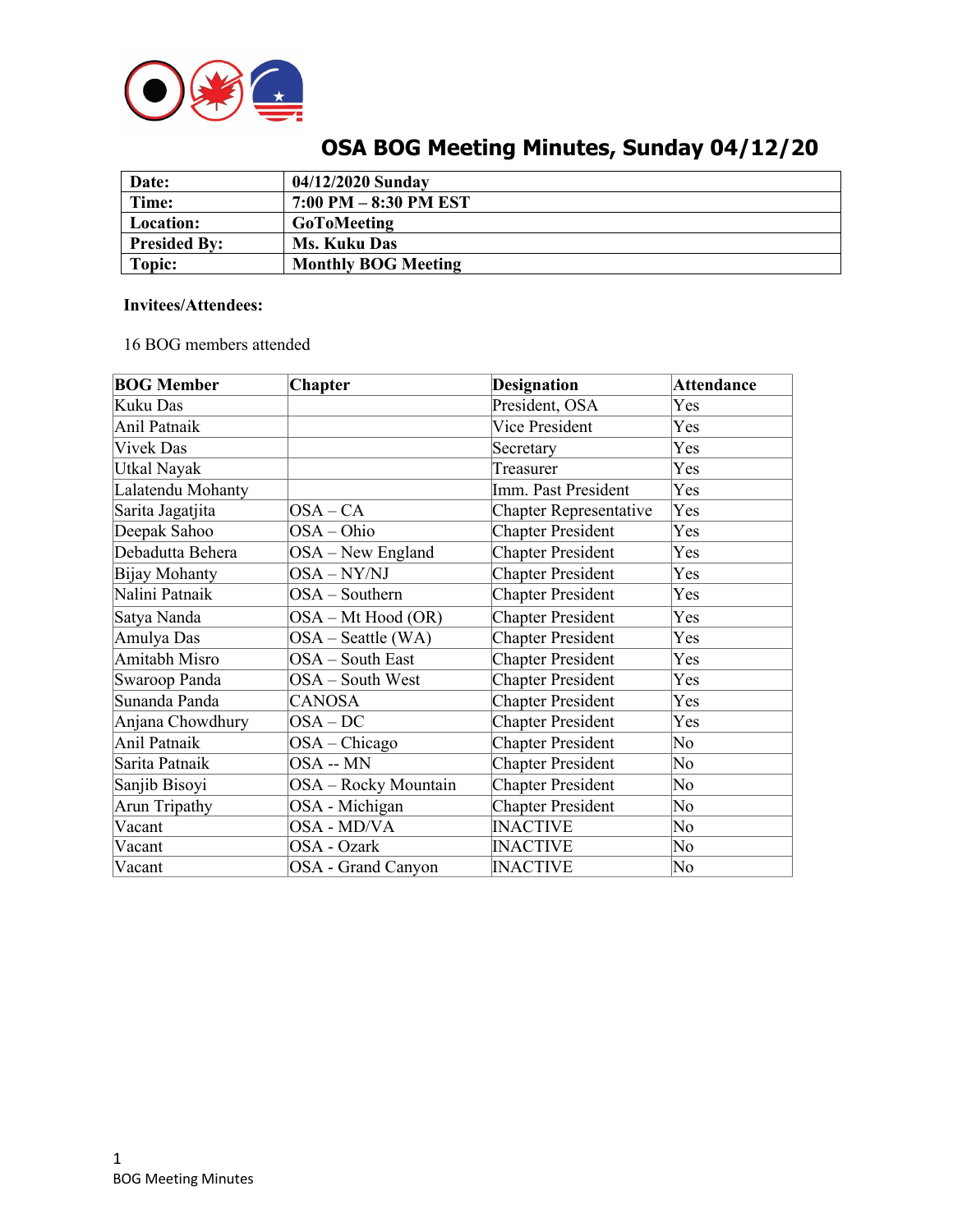

## **OSA BOG Meeting Minutes, Sunday 04/12/20**

#### **Notes**

#### • **Introduction & Meet & Greet**:

The BOG started with a brief Meet and Greet over the phone and welcomed by the President, OSA BOG members and members of the Executive team.

#### • **Updates on OSA Outreach and OSA Care :**

#### • **Utkala Dibasa**

President Kuku Das updated that Osa members from all over North America took part in a Utkala Dibasa organized by OSA EC via Video Conference. The meeting was a good way to spread Cheer and Celebrate the foundation day of Odisha. It provided a welcome relief to all among the Coronavirus pandemic currently spreading across the country. Members shared stories, thoughts, poems, songs, in an effort to honor and appreciate our Odia identity and culture in Odia Diaspora in North America. Approximately 70 participants joined from all over America and actively participated in the event. This was appreciated by all and there were recommendations to do similar programs in the future.

#### • **Initiative to raise fund to provide relief to families in distress**

An initiative named "*OSA My Family*" (#OSAMyFamily) was brought forward by the President, Mrs. Kuku Das to BOG members to form a relief fund to help community members impacted due to Corona pandemic for example job loss, loss of pay etc. A fundraiser was proposed with an initial seed fund of \$2000 from the OSA Emergency Fund Account to provide relief in the form of food / groceries to individuals / families requiring such assistance in view of the current situation. The Local Chapter President would work with OSA National to deliver the financial assistance. This would ensure the privacy of the receiving family. The BOG unanimously approved the initiative as well as the seeding fund of \$2,000.

#### • **OSA Bartayan (Bulletin Board via Telegram messaging app)**

Vice President Dr. Anil Patnaik proposed an app that can connect possibly to broadcast official important and urgent messages to all members of the community directly to their phone. This platform needed to solve the problem of reaching the maximum number of subscribers allowed in WhatsApp. Telegram was chosen as the choice of the app with the channel named as "*OSA Bartayan*" (Bulletin Board). Any member who wants to send a message to other members can do so via their respective chapter presidents. This group will be administered by the OSA EC.

#### • **2020 Convention Update**

The 2020 convention is postponed indefinitely due to the current Covid 19 situation in the country. A statement from the OSA Tenesse/Nashville chapter confirming the cancellation was read by Osa Vice President, Dr. Anil Patnaik.

#### • **2019 Convention Financial Report Closure**

Treasurer Utkal Nayak presented the 50th Convention Income and Expenses. BOG members expressed their concerns about the method of deriving the reported loss in the convention and the